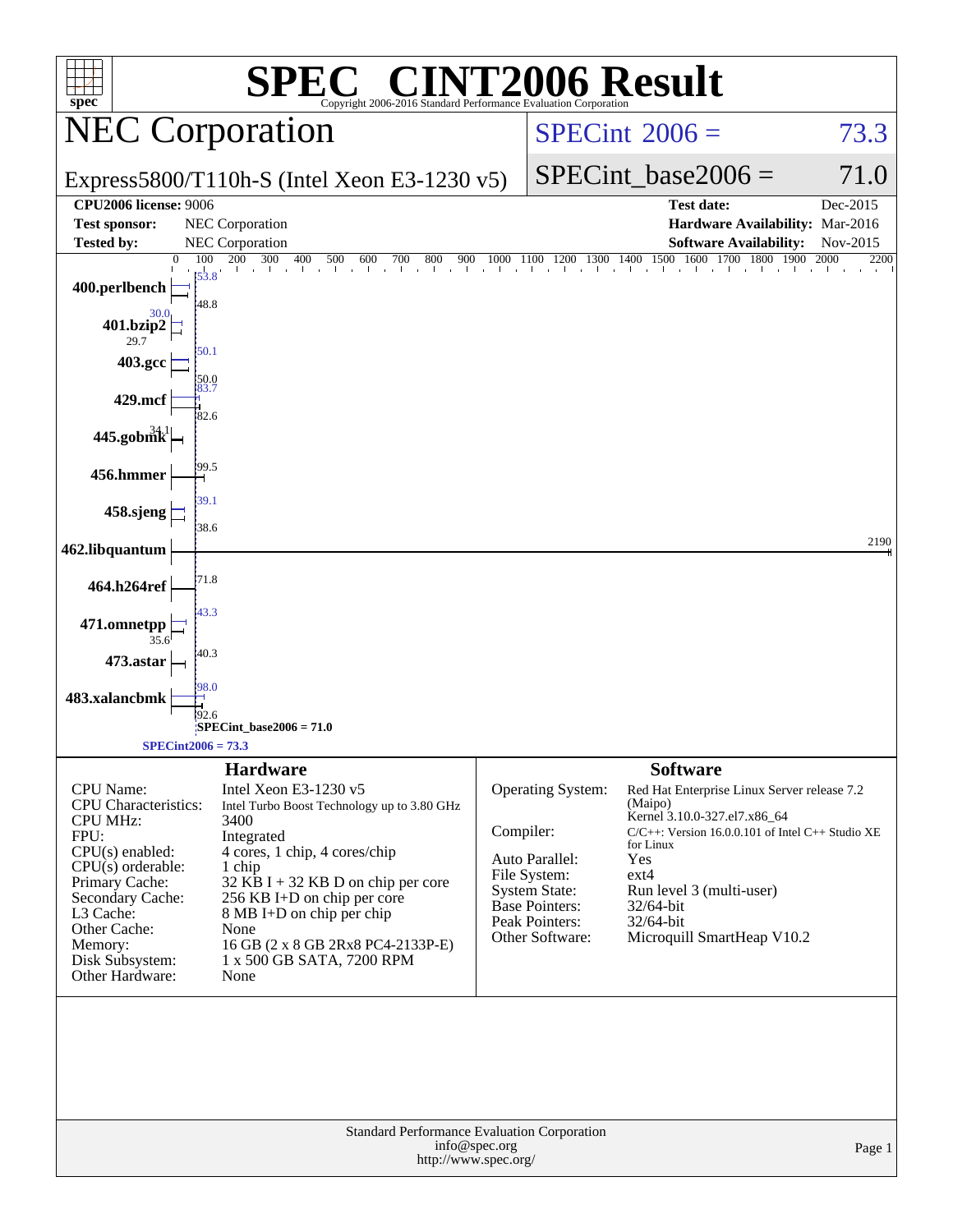

# **[SPEC CINT2006 Result](http://www.spec.org/auto/cpu2006/Docs/result-fields.html#SPECCINT2006Result)**

## NEC Corporation

## $SPECint2006 = 73.3$  $SPECint2006 = 73.3$

Express5800/T110h-S (Intel Xeon E3-1230 v5)

SPECint base2006 =  $71.0$ 

#### **[CPU2006 license:](http://www.spec.org/auto/cpu2006/Docs/result-fields.html#CPU2006license)** 9006 **[Test date:](http://www.spec.org/auto/cpu2006/Docs/result-fields.html#Testdate)** Dec-2015

**[Test sponsor:](http://www.spec.org/auto/cpu2006/Docs/result-fields.html#Testsponsor)** NEC Corporation **[Hardware Availability:](http://www.spec.org/auto/cpu2006/Docs/result-fields.html#HardwareAvailability)** Mar-2016 **[Tested by:](http://www.spec.org/auto/cpu2006/Docs/result-fields.html#Testedby)** NEC Corporation **[Software Availability:](http://www.spec.org/auto/cpu2006/Docs/result-fields.html#SoftwareAvailability)** Nov-2015

### **[Results Table](http://www.spec.org/auto/cpu2006/Docs/result-fields.html#ResultsTable)**

|                    | <b>Base</b>                                                                                              |       |                |       |                |       | <b>Peak</b>    |              |                |              |                |              |
|--------------------|----------------------------------------------------------------------------------------------------------|-------|----------------|-------|----------------|-------|----------------|--------------|----------------|--------------|----------------|--------------|
| <b>Benchmark</b>   | <b>Seconds</b>                                                                                           | Ratio | <b>Seconds</b> | Ratio | <b>Seconds</b> | Ratio | <b>Seconds</b> | <b>Ratio</b> | <b>Seconds</b> | <b>Ratio</b> | <b>Seconds</b> | <b>Ratio</b> |
| 400.perlbench      | 200                                                                                                      | 49.0  | 200            | 48.7  | <b>200</b>     | 48.8  | 182            | 53.8         | 182            | <u>53.8</u>  | 182            | 53.8         |
| 401.bzip2          | 325                                                                                                      | 29.7  | 326            | 29.6  | 324            | 29.8  | <u>321</u>     | 30.0         | 321            | 30.1         | 321            | 30.0         |
| $403.\mathrm{gcc}$ | 161                                                                                                      | 50.1  | 161            | 50.0  | 161            | 50.0  | <b>161</b>     | 50.1         | 160            | 50.3         | 161            | 50.0         |
| $429$ .mcf         | 111                                                                                                      | 82.5  | 110            | 82.6  | 106            | 85.7  | 109            | 83.7         | 109            | 83.4         | <b>109</b>     | 83.7         |
| $445$ .gobmk       | 308                                                                                                      | 34.1  | 308            | 34.1  | 308            | 34.0  | 308            | 34.1         | 308            | 34.1         | 308            | 34.0         |
| $456.$ hmmer       | 93.7                                                                                                     | 99.5  | 94.1           | 99.2  | 93.8           | 99.5  | 93.7           | 99.5         | 94.1           | 99.2         | 93.8           | 99.5         |
| $458$ .sjeng       | 314                                                                                                      | 38.6  | 314            | 38.6  | 314            | 38.6  | 309            | 39.1         | 309            | 39.1         | 309            | <u>39.1</u>  |
| 462.libquantum     | 9.44                                                                                                     | 2190  | 9.44           | 2190  | 9.48           | 2190  | 9.44           | 2190         | 9.44           | 2190         | 9.48           | 2190         |
| 464.h264ref        | 308                                                                                                      | 71.8  | 308            | 72.0  | 308            | 71.8  | 308            | 71.8         | 308            | 72.0         | 308            | 71.8         |
| $ 471$ .omnetpp    | 175                                                                                                      | 35.7  | 175            | 35.6  | 176            | 35.6  | 144            | 43.3         | 145            | 43.2         | 144            | 43.4         |
| $473$ . astar      | 174                                                                                                      | 40.4  | 174            | 40.3  | 174            | 40.3  | 174            | 40.4         | 174            | 40.3         | 174            | 40.3         |
| 483.xalancbmk      | 74.3                                                                                                     | 92.9  | 74.5           | 92.6  | 74.8           | 92.3  | 70.4           | 98.0         | 70.4           | 98.0         | 70.1           | 98.5         |
|                    | Results appear in the order in which they were run. Bold underlined text indicates a median measurement. |       |                |       |                |       |                |              |                |              |                |              |

### **[Submit Notes](http://www.spec.org/auto/cpu2006/Docs/result-fields.html#SubmitNotes)**

The config file option 'submit' was used.

## **[Operating System Notes](http://www.spec.org/auto/cpu2006/Docs/result-fields.html#OperatingSystemNotes)**

Stack size set to unlimited using "ulimit -s unlimited"

## **[Platform Notes](http://www.spec.org/auto/cpu2006/Docs/result-fields.html#PlatformNotes)**

 BIOS Settings: Power Management Policy: Custom Energy Performance: Performance Hyper-Threading: Disabled

### **[General Notes](http://www.spec.org/auto/cpu2006/Docs/result-fields.html#GeneralNotes)**

Environment variables set by runspec before the start of the run: KMP\_AFFINITY = "granularity=fine,scatter" LD\_LIBRARY\_PATH = "/home/cpu2006/libs/32:/home/cpu2006/libs/64:/home/cpu2006/sh" OMP\_NUM\_THREADS = "4"

 Binaries compiled on a system with 1x Intel Core i5-4670K CPU + 32GB memory using RedHat EL 7.1 Transparent Huge Pages enabled with: echo always > /sys/kernel/mm/transparent\_hugepage/enabled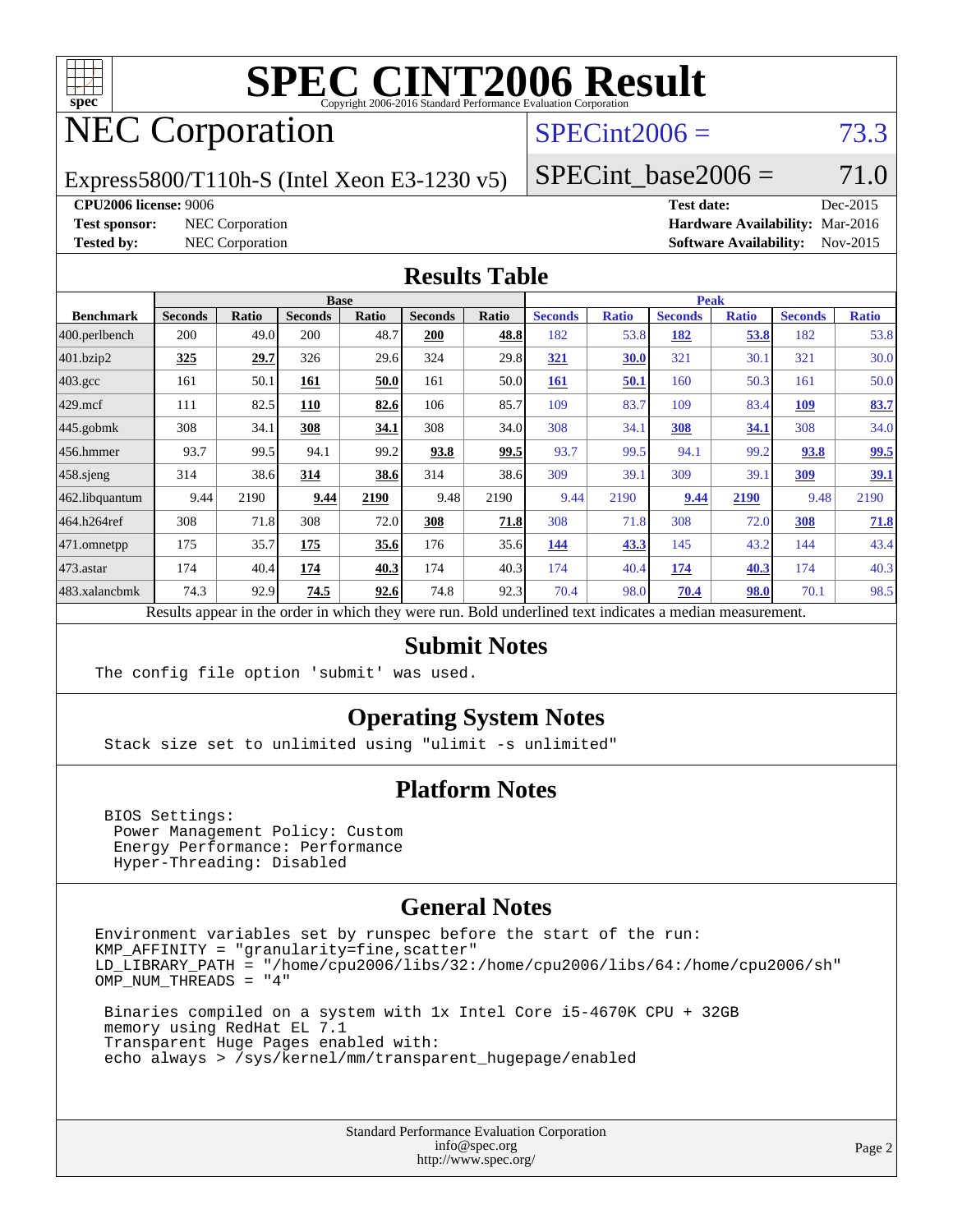

# **[SPEC CINT2006 Result](http://www.spec.org/auto/cpu2006/Docs/result-fields.html#SPECCINT2006Result)**

## NEC Corporation

 $SPECint2006 = 73.3$  $SPECint2006 = 73.3$ 

Express5800/T110h-S (Intel Xeon E3-1230 v5)

#### **[CPU2006 license:](http://www.spec.org/auto/cpu2006/Docs/result-fields.html#CPU2006license)** 9006 **[Test date:](http://www.spec.org/auto/cpu2006/Docs/result-fields.html#Testdate)** Dec-2015

**[Test sponsor:](http://www.spec.org/auto/cpu2006/Docs/result-fields.html#Testsponsor)** NEC Corporation **[Hardware Availability:](http://www.spec.org/auto/cpu2006/Docs/result-fields.html#HardwareAvailability)** Mar-2016

SPECint base2006 =  $71.0$ 

**[Tested by:](http://www.spec.org/auto/cpu2006/Docs/result-fields.html#Testedby)** NEC Corporation **[Software Availability:](http://www.spec.org/auto/cpu2006/Docs/result-fields.html#SoftwareAvailability)** Nov-2015

## **[Base Compiler Invocation](http://www.spec.org/auto/cpu2006/Docs/result-fields.html#BaseCompilerInvocation)**

[C benchmarks](http://www.spec.org/auto/cpu2006/Docs/result-fields.html#Cbenchmarks):  $\text{icc}$   $-\text{m64}$ 

[C++ benchmarks:](http://www.spec.org/auto/cpu2006/Docs/result-fields.html#CXXbenchmarks) [icpc -m64](http://www.spec.org/cpu2006/results/res2016q1/cpu2006-20160125-38924.flags.html#user_CXXbase_intel_icpc_64bit_fc66a5337ce925472a5c54ad6a0de310)

## **[Base Portability Flags](http://www.spec.org/auto/cpu2006/Docs/result-fields.html#BasePortabilityFlags)**

 400.perlbench: [-DSPEC\\_CPU\\_LP64](http://www.spec.org/cpu2006/results/res2016q1/cpu2006-20160125-38924.flags.html#b400.perlbench_basePORTABILITY_DSPEC_CPU_LP64) [-DSPEC\\_CPU\\_LINUX\\_X64](http://www.spec.org/cpu2006/results/res2016q1/cpu2006-20160125-38924.flags.html#b400.perlbench_baseCPORTABILITY_DSPEC_CPU_LINUX_X64) 401.bzip2: [-DSPEC\\_CPU\\_LP64](http://www.spec.org/cpu2006/results/res2016q1/cpu2006-20160125-38924.flags.html#suite_basePORTABILITY401_bzip2_DSPEC_CPU_LP64) 403.gcc: [-DSPEC\\_CPU\\_LP64](http://www.spec.org/cpu2006/results/res2016q1/cpu2006-20160125-38924.flags.html#suite_basePORTABILITY403_gcc_DSPEC_CPU_LP64) 429.mcf: [-DSPEC\\_CPU\\_LP64](http://www.spec.org/cpu2006/results/res2016q1/cpu2006-20160125-38924.flags.html#suite_basePORTABILITY429_mcf_DSPEC_CPU_LP64) 445.gobmk: [-DSPEC\\_CPU\\_LP64](http://www.spec.org/cpu2006/results/res2016q1/cpu2006-20160125-38924.flags.html#suite_basePORTABILITY445_gobmk_DSPEC_CPU_LP64) 456.hmmer: [-DSPEC\\_CPU\\_LP64](http://www.spec.org/cpu2006/results/res2016q1/cpu2006-20160125-38924.flags.html#suite_basePORTABILITY456_hmmer_DSPEC_CPU_LP64) 458.sjeng: [-DSPEC\\_CPU\\_LP64](http://www.spec.org/cpu2006/results/res2016q1/cpu2006-20160125-38924.flags.html#suite_basePORTABILITY458_sjeng_DSPEC_CPU_LP64) 462.libquantum: [-DSPEC\\_CPU\\_LP64](http://www.spec.org/cpu2006/results/res2016q1/cpu2006-20160125-38924.flags.html#suite_basePORTABILITY462_libquantum_DSPEC_CPU_LP64) [-DSPEC\\_CPU\\_LINUX](http://www.spec.org/cpu2006/results/res2016q1/cpu2006-20160125-38924.flags.html#b462.libquantum_baseCPORTABILITY_DSPEC_CPU_LINUX) 464.h264ref: [-DSPEC\\_CPU\\_LP64](http://www.spec.org/cpu2006/results/res2016q1/cpu2006-20160125-38924.flags.html#suite_basePORTABILITY464_h264ref_DSPEC_CPU_LP64) 471.omnetpp: [-DSPEC\\_CPU\\_LP64](http://www.spec.org/cpu2006/results/res2016q1/cpu2006-20160125-38924.flags.html#suite_basePORTABILITY471_omnetpp_DSPEC_CPU_LP64) 473.astar: [-DSPEC\\_CPU\\_LP64](http://www.spec.org/cpu2006/results/res2016q1/cpu2006-20160125-38924.flags.html#suite_basePORTABILITY473_astar_DSPEC_CPU_LP64) 483.xalancbmk: [-DSPEC\\_CPU\\_LP64](http://www.spec.org/cpu2006/results/res2016q1/cpu2006-20160125-38924.flags.html#suite_basePORTABILITY483_xalancbmk_DSPEC_CPU_LP64) [-DSPEC\\_CPU\\_LINUX](http://www.spec.org/cpu2006/results/res2016q1/cpu2006-20160125-38924.flags.html#b483.xalancbmk_baseCXXPORTABILITY_DSPEC_CPU_LINUX)

## **[Base Optimization Flags](http://www.spec.org/auto/cpu2006/Docs/result-fields.html#BaseOptimizationFlags)**

[C benchmarks](http://www.spec.org/auto/cpu2006/Docs/result-fields.html#Cbenchmarks):

[-xCORE-AVX2](http://www.spec.org/cpu2006/results/res2016q1/cpu2006-20160125-38924.flags.html#user_CCbase_f-xAVX2_5f5fc0cbe2c9f62c816d3e45806c70d7) [-ipo](http://www.spec.org/cpu2006/results/res2016q1/cpu2006-20160125-38924.flags.html#user_CCbase_f-ipo) [-O3](http://www.spec.org/cpu2006/results/res2016q1/cpu2006-20160125-38924.flags.html#user_CCbase_f-O3) [-no-prec-div](http://www.spec.org/cpu2006/results/res2016q1/cpu2006-20160125-38924.flags.html#user_CCbase_f-no-prec-div) [-parallel](http://www.spec.org/cpu2006/results/res2016q1/cpu2006-20160125-38924.flags.html#user_CCbase_f-parallel) [-opt-prefetch](http://www.spec.org/cpu2006/results/res2016q1/cpu2006-20160125-38924.flags.html#user_CCbase_f-opt-prefetch) [-auto-p32](http://www.spec.org/cpu2006/results/res2016q1/cpu2006-20160125-38924.flags.html#user_CCbase_f-auto-p32)

[C++ benchmarks:](http://www.spec.org/auto/cpu2006/Docs/result-fields.html#CXXbenchmarks)

[-xCORE-AVX2](http://www.spec.org/cpu2006/results/res2016q1/cpu2006-20160125-38924.flags.html#user_CXXbase_f-xAVX2_5f5fc0cbe2c9f62c816d3e45806c70d7) [-ipo](http://www.spec.org/cpu2006/results/res2016q1/cpu2006-20160125-38924.flags.html#user_CXXbase_f-ipo) [-O3](http://www.spec.org/cpu2006/results/res2016q1/cpu2006-20160125-38924.flags.html#user_CXXbase_f-O3) [-no-prec-div](http://www.spec.org/cpu2006/results/res2016q1/cpu2006-20160125-38924.flags.html#user_CXXbase_f-no-prec-div) [-opt-prefetch](http://www.spec.org/cpu2006/results/res2016q1/cpu2006-20160125-38924.flags.html#user_CXXbase_f-opt-prefetch) [-auto-p32](http://www.spec.org/cpu2006/results/res2016q1/cpu2006-20160125-38924.flags.html#user_CXXbase_f-auto-p32) [-Wl,-z,muldefs](http://www.spec.org/cpu2006/results/res2016q1/cpu2006-20160125-38924.flags.html#user_CXXbase_link_force_multiple1_74079c344b956b9658436fd1b6dd3a8a) [-L/sh -lsmartheap64](http://www.spec.org/cpu2006/results/res2016q1/cpu2006-20160125-38924.flags.html#user_CXXbase_SmartHeap64_ed4ef857ce90951921efb0d91eb88472)

## **[Base Other Flags](http://www.spec.org/auto/cpu2006/Docs/result-fields.html#BaseOtherFlags)**

[C benchmarks](http://www.spec.org/auto/cpu2006/Docs/result-fields.html#Cbenchmarks):

403.gcc: [-Dalloca=\\_alloca](http://www.spec.org/cpu2006/results/res2016q1/cpu2006-20160125-38924.flags.html#b403.gcc_baseEXTRA_CFLAGS_Dalloca_be3056838c12de2578596ca5467af7f3)

## **[Peak Compiler Invocation](http://www.spec.org/auto/cpu2006/Docs/result-fields.html#PeakCompilerInvocation)**

[C benchmarks \(except as noted below\)](http://www.spec.org/auto/cpu2006/Docs/result-fields.html#Cbenchmarksexceptasnotedbelow):  $\text{icc}$  -m64

Continued on next page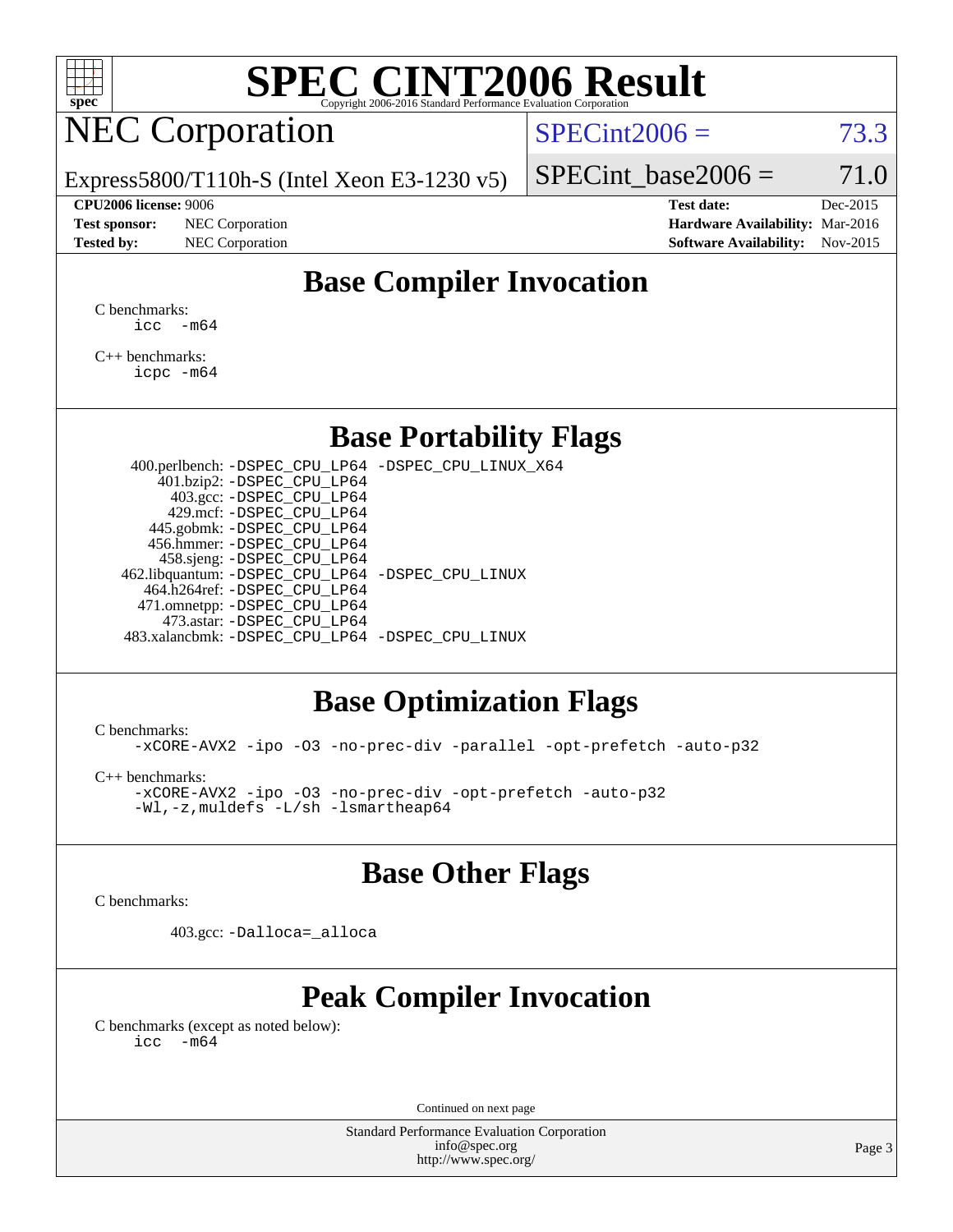

# **[SPEC CINT2006 Result](http://www.spec.org/auto/cpu2006/Docs/result-fields.html#SPECCINT2006Result)**

NEC Corporation

 $SPECint2006 = 73.3$  $SPECint2006 = 73.3$ 

Express5800/T110h-S (Intel Xeon E3-1230 v5)

SPECint base2006 =  $71.0$ 

**[Test sponsor:](http://www.spec.org/auto/cpu2006/Docs/result-fields.html#Testsponsor)** NEC Corporation **NEC Corporation [Hardware Availability:](http://www.spec.org/auto/cpu2006/Docs/result-fields.html#HardwareAvailability)** Mar-2016

**[CPU2006 license:](http://www.spec.org/auto/cpu2006/Docs/result-fields.html#CPU2006license)** 9006 **[Test date:](http://www.spec.org/auto/cpu2006/Docs/result-fields.html#Testdate)** Dec-2015 **[Tested by:](http://www.spec.org/auto/cpu2006/Docs/result-fields.html#Testedby)** NEC Corporation **[Software Availability:](http://www.spec.org/auto/cpu2006/Docs/result-fields.html#SoftwareAvailability)** Nov-2015

## **[Peak Compiler Invocation \(Continued\)](http://www.spec.org/auto/cpu2006/Docs/result-fields.html#PeakCompilerInvocation)**

400.perlbench: [icc -m32 -L/opt/intel/compilers\\_and\\_libraries\\_2016/linux/compiler/lib/ia32\\_lin](http://www.spec.org/cpu2006/results/res2016q1/cpu2006-20160125-38924.flags.html#user_peakCCLD400_perlbench_intel_icc_e10256ba5924b668798078a321b0cb3f)

[C++ benchmarks \(except as noted below\):](http://www.spec.org/auto/cpu2006/Docs/result-fields.html#CXXbenchmarksexceptasnotedbelow)

[icpc -m32 -L/opt/intel/compilers\\_and\\_libraries\\_2016/linux/compiler/lib/ia32\\_lin](http://www.spec.org/cpu2006/results/res2016q1/cpu2006-20160125-38924.flags.html#user_CXXpeak_intel_icpc_b4f50a394bdb4597aa5879c16bc3f5c5)

473.astar: [icpc -m64](http://www.spec.org/cpu2006/results/res2016q1/cpu2006-20160125-38924.flags.html#user_peakCXXLD473_astar_intel_icpc_64bit_fc66a5337ce925472a5c54ad6a0de310)

## **[Peak Portability Flags](http://www.spec.org/auto/cpu2006/Docs/result-fields.html#PeakPortabilityFlags)**

 400.perlbench: [-D\\_FILE\\_OFFSET\\_BITS=64](http://www.spec.org/cpu2006/results/res2016q1/cpu2006-20160125-38924.flags.html#user_peakPORTABILITY400_perlbench_file_offset_bits_64_438cf9856305ebd76870a2c6dc2689ab) [-DSPEC\\_CPU\\_LINUX\\_IA32](http://www.spec.org/cpu2006/results/res2016q1/cpu2006-20160125-38924.flags.html#b400.perlbench_peakCPORTABILITY_DSPEC_CPU_LINUX_IA32) 401.bzip2: [-DSPEC\\_CPU\\_LP64](http://www.spec.org/cpu2006/results/res2016q1/cpu2006-20160125-38924.flags.html#suite_peakPORTABILITY401_bzip2_DSPEC_CPU_LP64) 403.gcc: [-DSPEC\\_CPU\\_LP64](http://www.spec.org/cpu2006/results/res2016q1/cpu2006-20160125-38924.flags.html#suite_peakPORTABILITY403_gcc_DSPEC_CPU_LP64) 429.mcf: [-DSPEC\\_CPU\\_LP64](http://www.spec.org/cpu2006/results/res2016q1/cpu2006-20160125-38924.flags.html#suite_peakPORTABILITY429_mcf_DSPEC_CPU_LP64) 445.gobmk: [-DSPEC\\_CPU\\_LP64](http://www.spec.org/cpu2006/results/res2016q1/cpu2006-20160125-38924.flags.html#suite_peakPORTABILITY445_gobmk_DSPEC_CPU_LP64) 456.hmmer: [-DSPEC\\_CPU\\_LP64](http://www.spec.org/cpu2006/results/res2016q1/cpu2006-20160125-38924.flags.html#suite_peakPORTABILITY456_hmmer_DSPEC_CPU_LP64) 458.sjeng: [-DSPEC\\_CPU\\_LP64](http://www.spec.org/cpu2006/results/res2016q1/cpu2006-20160125-38924.flags.html#suite_peakPORTABILITY458_sjeng_DSPEC_CPU_LP64) 462.libquantum: [-DSPEC\\_CPU\\_LP64](http://www.spec.org/cpu2006/results/res2016q1/cpu2006-20160125-38924.flags.html#suite_peakPORTABILITY462_libquantum_DSPEC_CPU_LP64) [-DSPEC\\_CPU\\_LINUX](http://www.spec.org/cpu2006/results/res2016q1/cpu2006-20160125-38924.flags.html#b462.libquantum_peakCPORTABILITY_DSPEC_CPU_LINUX) 464.h264ref: [-DSPEC\\_CPU\\_LP64](http://www.spec.org/cpu2006/results/res2016q1/cpu2006-20160125-38924.flags.html#suite_peakPORTABILITY464_h264ref_DSPEC_CPU_LP64) 471.omnetpp: [-D\\_FILE\\_OFFSET\\_BITS=64](http://www.spec.org/cpu2006/results/res2016q1/cpu2006-20160125-38924.flags.html#user_peakPORTABILITY471_omnetpp_file_offset_bits_64_438cf9856305ebd76870a2c6dc2689ab) 473.astar: [-DSPEC\\_CPU\\_LP64](http://www.spec.org/cpu2006/results/res2016q1/cpu2006-20160125-38924.flags.html#suite_peakPORTABILITY473_astar_DSPEC_CPU_LP64) 483.xalancbmk: [-D\\_FILE\\_OFFSET\\_BITS=64](http://www.spec.org/cpu2006/results/res2016q1/cpu2006-20160125-38924.flags.html#user_peakPORTABILITY483_xalancbmk_file_offset_bits_64_438cf9856305ebd76870a2c6dc2689ab) [-DSPEC\\_CPU\\_LINUX](http://www.spec.org/cpu2006/results/res2016q1/cpu2006-20160125-38924.flags.html#b483.xalancbmk_peakCXXPORTABILITY_DSPEC_CPU_LINUX)

## **[Peak Optimization Flags](http://www.spec.org/auto/cpu2006/Docs/result-fields.html#PeakOptimizationFlags)**

```
C benchmarks: 
400.perlbench: -xCORE-AVX2(pass 2) -prof-gen:threadsafe(pass 1)
           -i\text{po}(pass 2) -\overline{0}3(pass 2)-no-prec-div(pass 2)
           -par-num-threads=1(pass 1) -prof-use(pass 2) -opt-prefetch
           -ansi-alias
   401.bzip2: -xCORE-AVX2(pass 2) -prof-gen:threadsafe(pass 1)
            -ipo(pass 2) -O3(pass 2) -no-prec-div
            -par-num-threads=1(pass 1) -prof-use(pass 2) -auto-ilp32
            -opt-prefetch -ansi-alias
     403.gcc: -xCORE-AVX2 -ipo -O3 -no-prec-div -inline-calloc
            -opt-malloc-options=3 -auto-ilp32
     429.mcf: -xCORE-AVX2 -ipo -O3 -no-prec-div -parallel
           -opt-prefetch -auto-p32
  445.gobmk: basepeak = yes
  456.hmmer: basepeak = yes
                                   Continued on next page
```